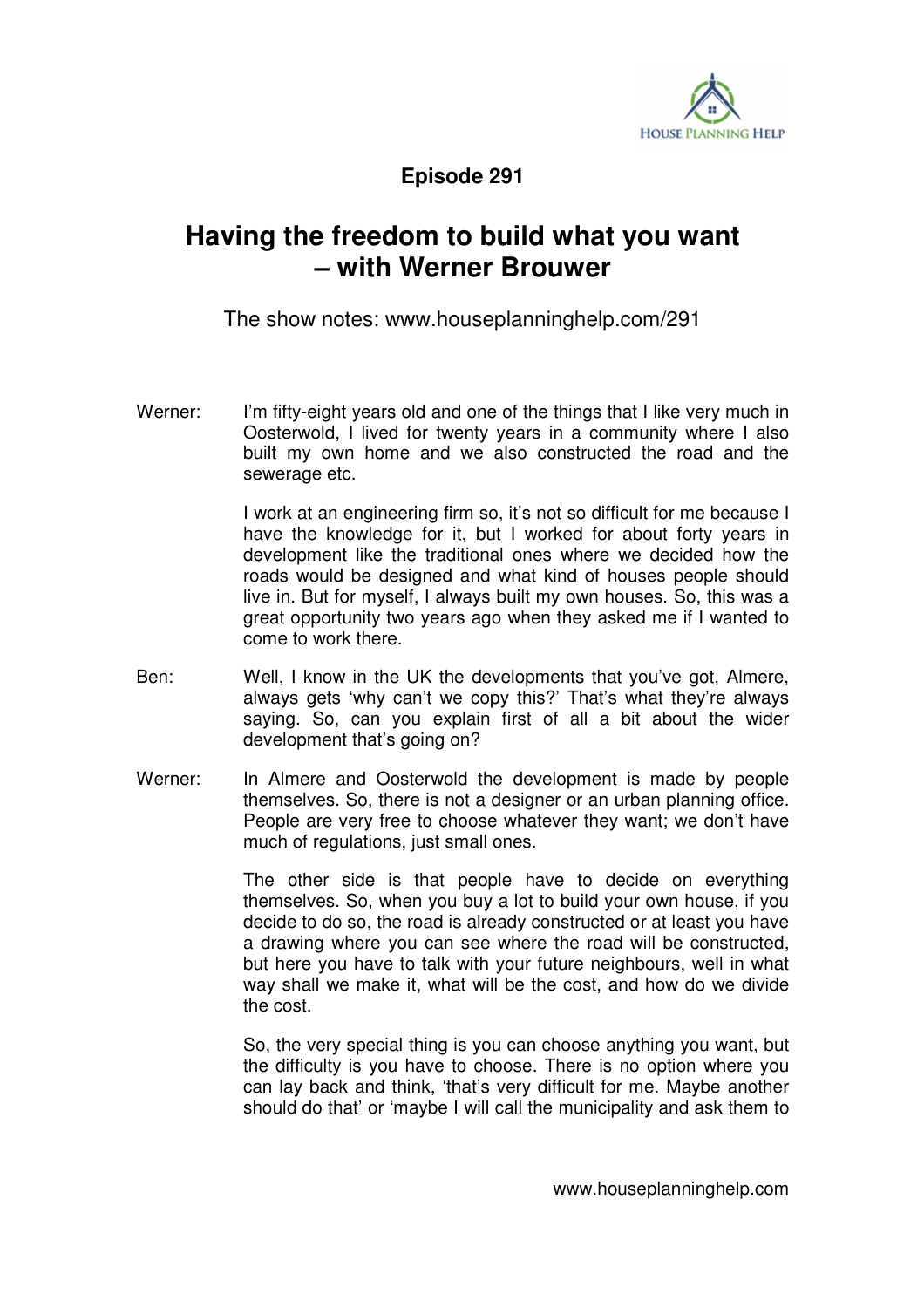

please explain to me what I have to do'. No, you have to decide for yourself and you have to find out for yourself.

- Ben: Does that mean then that you often get people who have done things like this before because they have more of an idea of what they want?
- Werner: No. I think for most people it's the very first time. They're going into a large project for the first time and they have to find out. And it takes a lot more time than they expected. And after, when they've finished it, everyone says it took a lot more time, it was more difficult than they thought.

 But the difficulty is not building the house. There is a lot of information; you can call a contractor and he will build your house. The difficulty is the decisions you have to make, but especially you have to make them in cooperation with future neighbours. That's not an easy part because everyone has a different budget, they have different ideas, and still you have to come to one end.

- Ben: Do you know who your neighbours are in a given area? Is that how it starts, with a meeting?
- Werner: Yes. Maybe the best way to describe it is when you have the first initiative. He starts, and the next one, they also have to follow in a row. So, the first thing you do is, when you think, 'that's a nice plot. I want to live there', you have to contact the one who was there before you.

 For example, if one always dreamed of a circular plot, that's no problem but he has to find someone else who wants a concave plot. That's the difficulty because people choose things that are not common, and you have to fit in with other people.

- Ben: Does this always lead to diversity or do you actually find that sometimes, people have got the freedom, but they just build something simple? I don't know whether that makes sense!
- Werner: That makes a lot of sense. I told you I live in a community that was developed in just the same way. Twenty years ago, there was a lot of freedom for us and I think eighty percent is all traditional. But I think in Oosterwold it's something else. You also have very traditional houses but that also contributes to the diversity.

 But people are also making a lot of different choices. We have houses built of used car tyres, straw, wood, steel, shipping containers, all next to each other.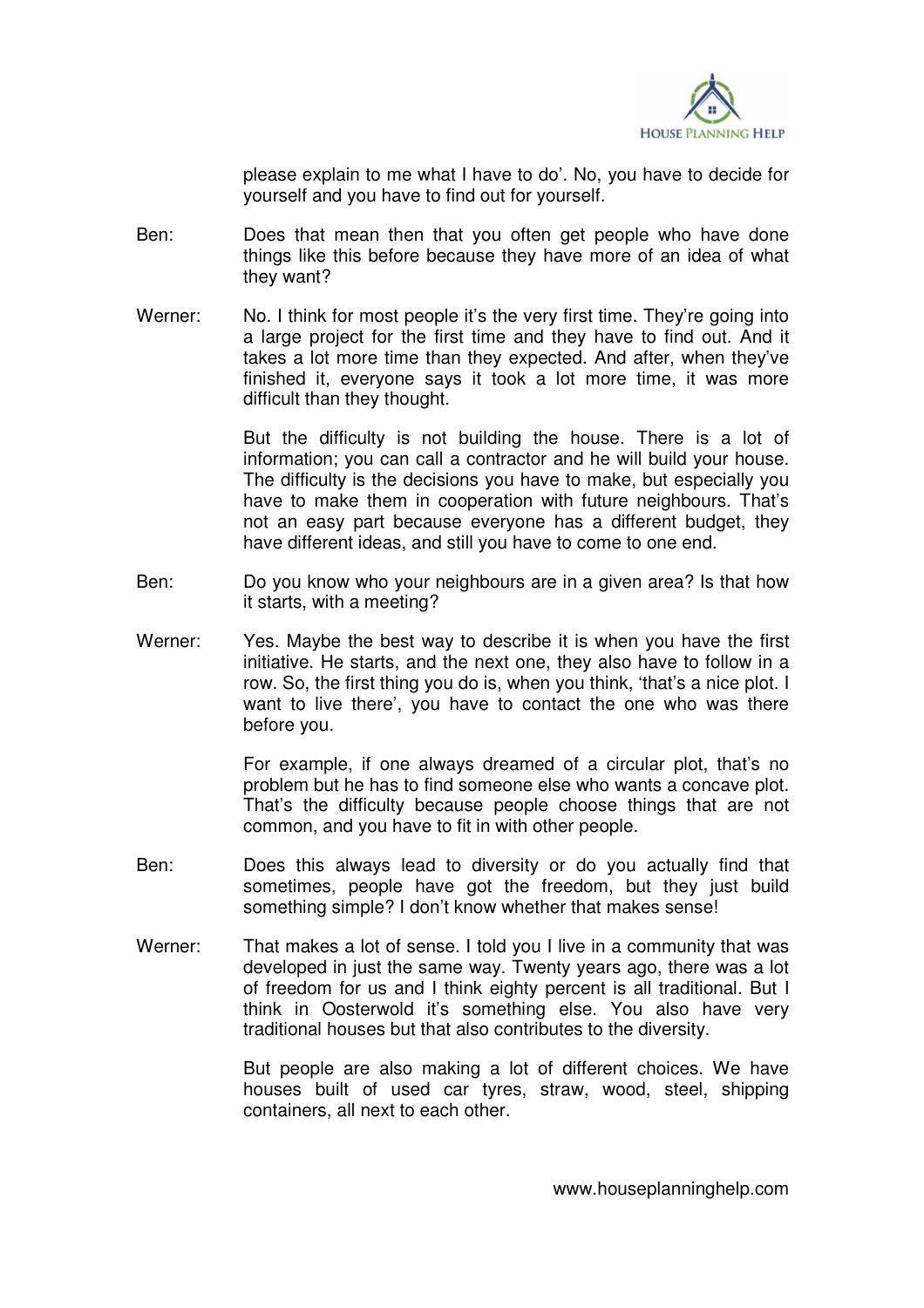

 So, if you are very traditionally oriented and you want to be sure that your neighbour will build something you also like, then you have to go somewhere else because you don't know. If your neighbour decides he wants to live in a lighthouse, he can do it.

- Ben: Does the neighbour who wants to live in the lighthouse have to wait for the right moment almost? You were mentioning about the neighbours that he's got to size up. So, if he comes along with his lighthouse idea and the neighbours aren't too keen, is there still an opportunity or do you find a place where he can go in?
- Werner: No. He can go wherever he wants. People take the initiative, and they call or write to us and then whoever comes first has to choose first. But we don't make a decision of what kind of initiative goes where, except for one: if someone will start a firm or company, then we will look at how much traffic it will attract because that can make a difference and it cannot be done everywhere.

 But for the lighthouse example, if it is his turn to choose, he can go wherever he wants.

- Ben: Just thinking about sustainability, what can and do people find themselves doing together, not necessarily on their own? How does it become a more sustainable, organic community?
- Werner: When you talk about sustainability in terms of energy consumption or electricity, then people do it individually because there are not so many examples of people who want to do it together. But we also do sustainability in terms of circularity.

 For example, people have to make their own wastewater treatment, sewerage. That means that wastewater when they come from the toilets or showers, they have to clean it again and it will stay in the area. We don't transport it by sewerage pipe to a large system elsewhere. It's all small systems in the area.

 There is an obligation to contribute to city farming for fifty percent of the plot that you have. So, when you have a plot of one-thousand square metres, then five-hundred metres must be used for farming. That can be done with sheep or fruits or something else. We have a vineyard as an example.

 The only thing you cannot do, people ask for the agricultural part, 'can we keep horses in it?' The answer is that it has to contribute to food production. So, unless you will eat the horse, it's not an option.

Ben: Why are those factors important? Why is the autonomy of looking after your own water and also your own food important? Why that?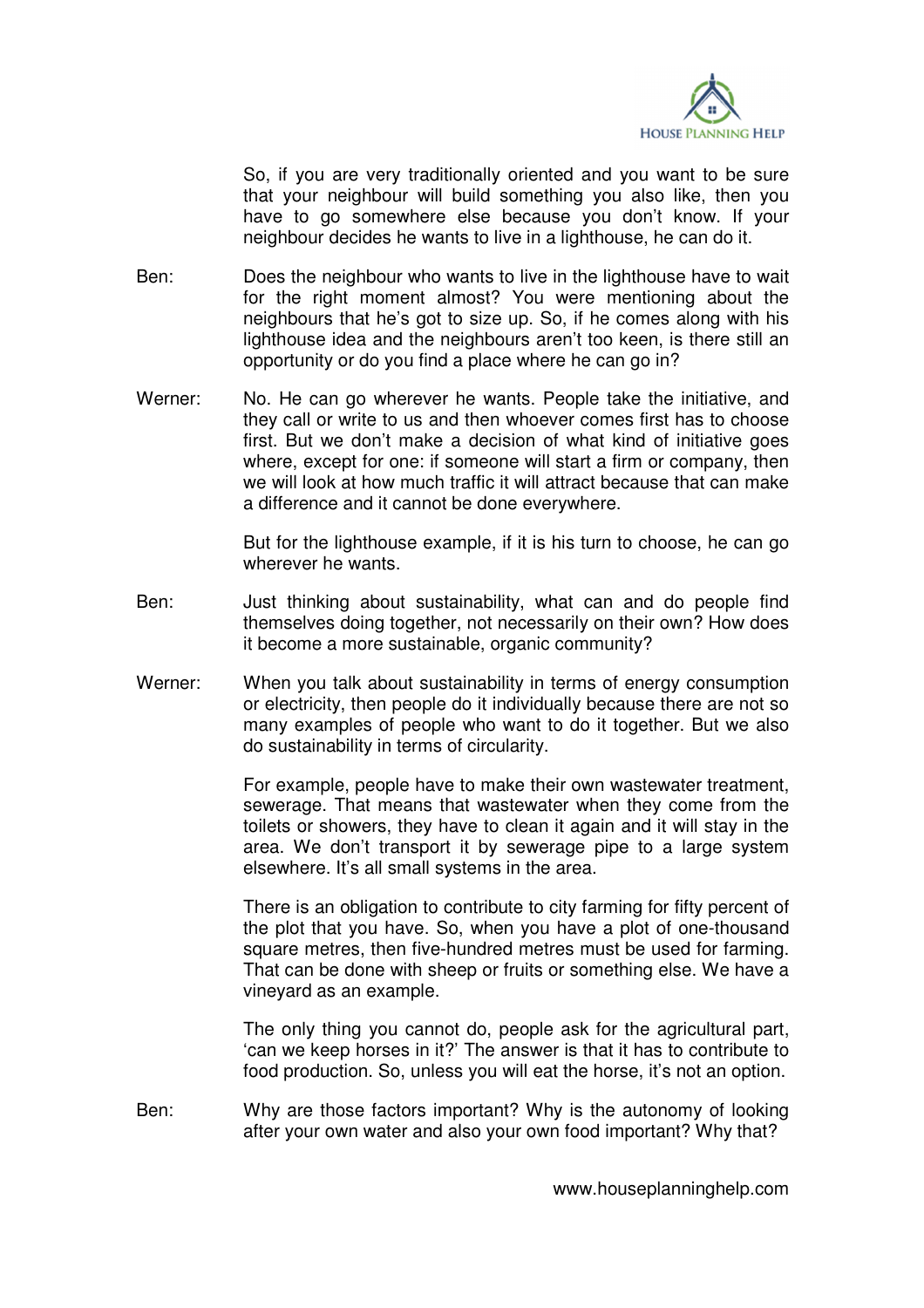

Werner: There's a difference between food production and wastewater, but the main reason is it contributes to the conscience of your behaviour. I don't think the food production will solve the world's food problems, but it makes you aware of the distance food has to travel before you can eat it. It's a silly thing that most food will travel tens-thousand miles around the world before we eat it.

> In history, the part where we built Oosterwold was on agricultural land. So, we want to keep this tradition or awareness alive.

- Ben: When did it actually start on site, those first few houses?
- Werner: The first buildings were made I think about five years ago. At this moment, there are one-thousand-five-hundred inhabitants, more or less.
- Ben: Have there been any lessons that you've learnt through the early stages to where we are, five years down the line?
- Werner: Yes, there are lessons learned. I think there are lessons learned for the initiatives but also for the government.

 For government it's very difficult to let it go. We always think that we know best, that we have a drawing board and there we decide where other people are going to live and the way they will do it. What we have to learn is to make a difference between what is really necessary and the other things well just see what happens. And that's difficult.

 Lessons learned for the initiatives are, people must be very aware of what they start, the time it will take, and sometimes you have to come to the conclusion that one of the earlier goals was very difficult.

 For example, I mentioned sewerage and wastewater treatment. Lessons learned are it's a very technical solution and at this moment we are preparing for another way where the government takes back part of the responsibility.

- Ben: How are people dealing with water on their sites? Is it in lots of different ways? Can you describe some of those?
- Werner: I mentioned the circularity of water. Because they also have the obligation for agriculture, they also need water for it. At this moment, with climate change, there is not only very heavy rain but also a lack of water sometimes. So, in what way can we keep it in the area.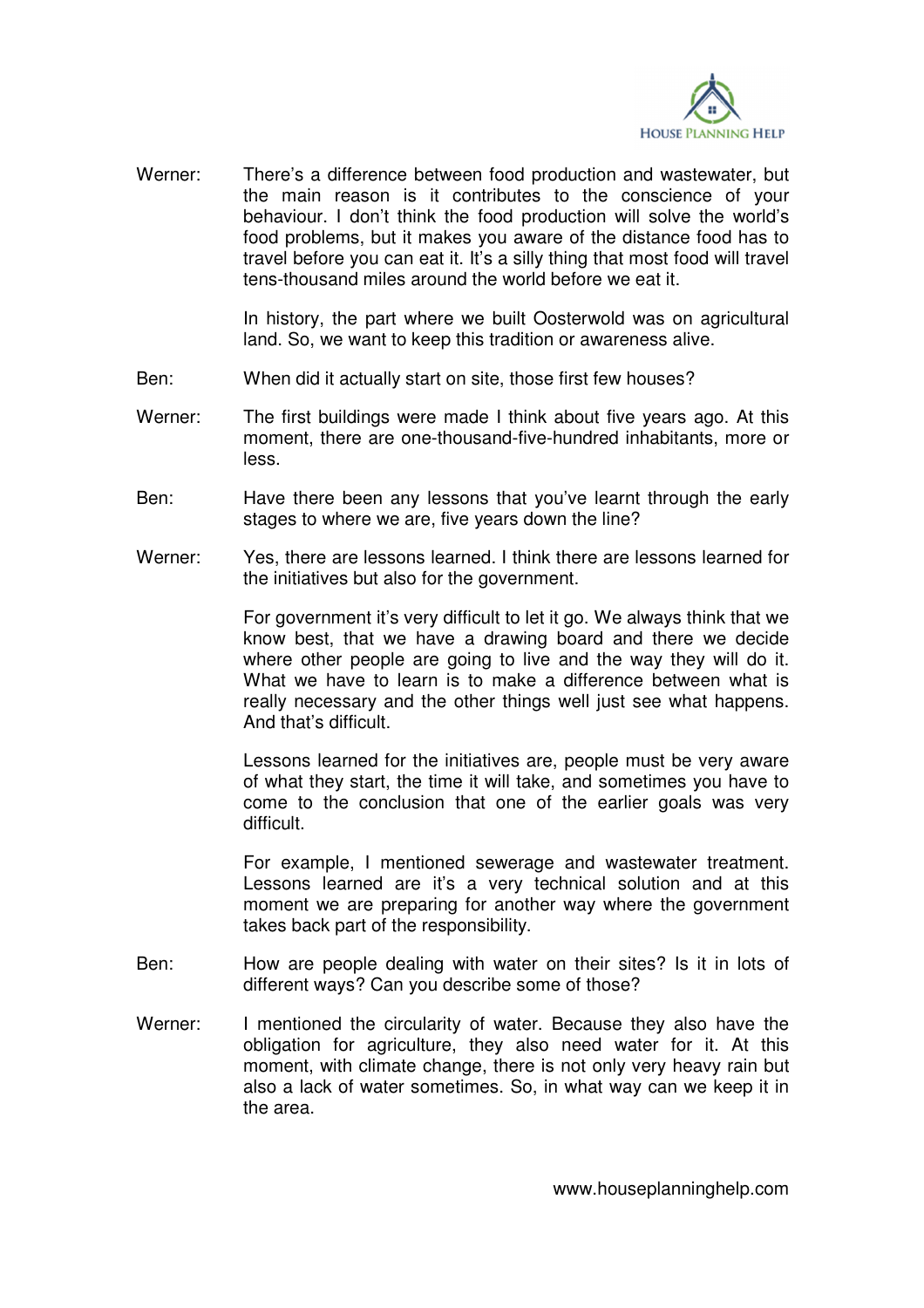

 People are very aware of the use of water. I think that the water consumption is far lower than the average in Holland in this area because people are going to live here and when they have to treat it themselves, it also creates an awareness.

 You don't think when you have a sewerage pipe at your house, and you flush the toilet. It's not a question. But for people in Oosterwold, when they start to build, they have to ask themselves how many times do I flush the toilet and how big will my wastewater treatment be in the future.

 So, it's quite technical questions but also questions about in what way do I want to live. People are very aware when they come to Oosterwold.

- Ben: When they're storing that water, is that part of the decision-making process, how much do I store? Is it easy to get that calculation wrong?
- Werner: For the storing of water, we have regulations about a percentage of the area you have to use for water storage. I think that as a government we don't have to prescribe what we have to do, but I think it's important that we give the information so they can make a well-made decision.

 So, we give the information but the way they will do it, they have to decide themselves. But in our information, they know where they can find it, what the different types of solutions there are, and then they can go on.

- Ben: In the UK we seem to have a very slow governmental system. I mentioned earlier how we're always shining a light on what you're doing. How is it you have got like this as a government, to be so proactive, to try things, and realise that sometimes it goes wrong. What tips would you have for people in those positions?
- Werner: You don't want me to make a joke about Brexit, I think.
- Ben: Don't worry. Not all of us are in favour of it. Don't get me started on that.
- Werner: Well, I think you can relate it to the city of Almere itself. I think that the government in Holland is not faster or more proactive than in the rest of Europe, but Almere is a new build city about fifty years old. It has two-hundred-thousand inhabitants. So, in fifty years from zero to two-hundred-thousand. It is made of very fast developments.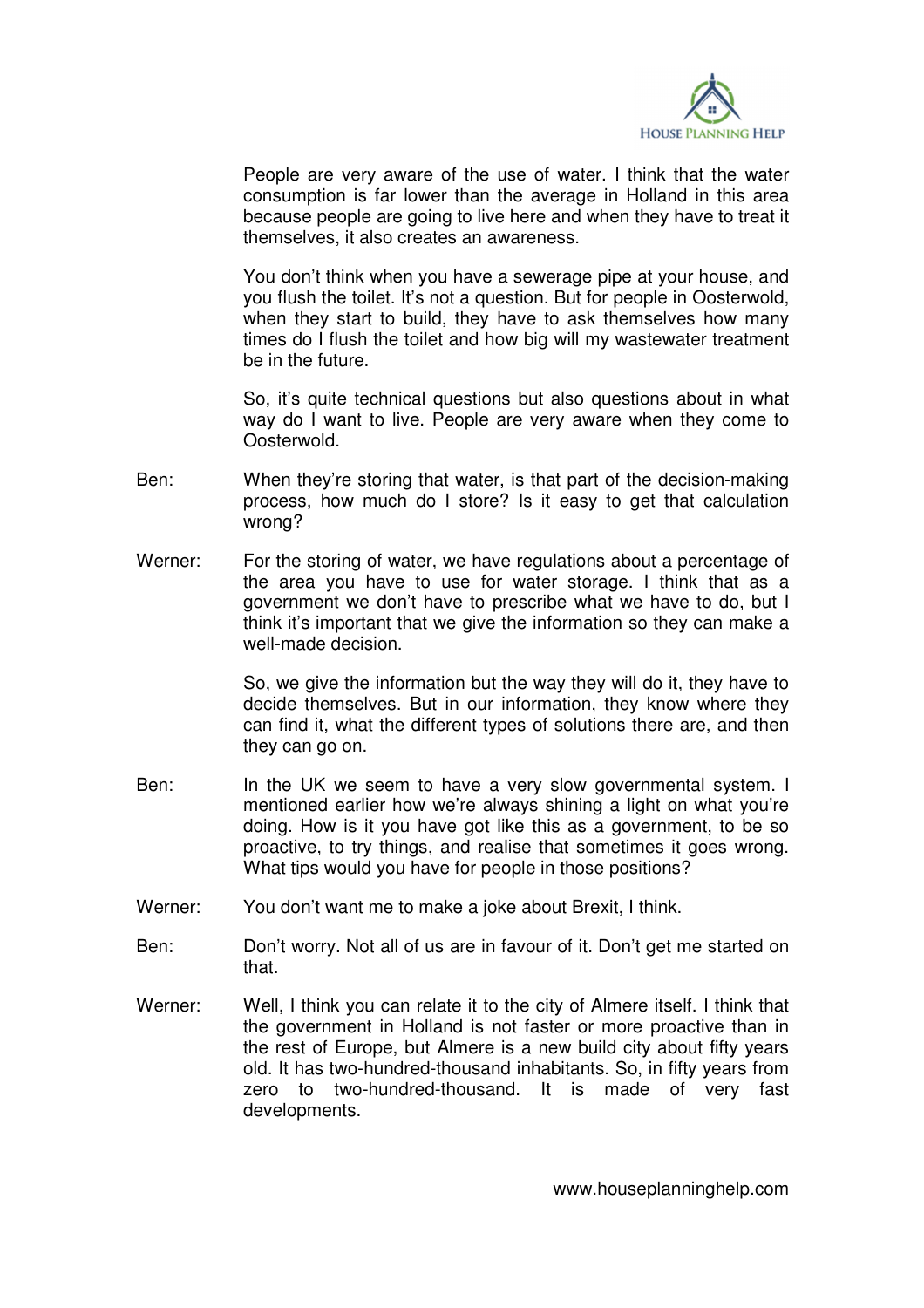

 So, I think it's a sort of pressure cooker in Holland and we have a lot of space because most of the area stayed owned. So, when we decide we want to try another way of development, then we can take a part of Holland where you have stayed owned land to sell and that's easier. And there is a big pressure on housing. We have a lack of housing in Holland, currently one-million houses to be built, especially in the area of Amsterdam and Almere is only twenty-five kilometres from Amsterdam.

 So, it was quite easy to make it. You had the area to build it and the experience of very fast development.

- Ben: This fast development, I'm assuming it's not all self-build. Is that one of the challenges of giving people the initiative to do it themselves, that you are slowing things down really? Or can they keep up with developers?
- Werner: In Oosterwold, developers are not allowed.
- Ben: Good. I like it.
- Werner: In recent history it was, and we had a lot of problems with it. I don't think you have to think of Oosterwold that it will be changing the developing world. I think it's an alternative. Because not everyone wants to live in a standard home. But there are also a lot of people who get very worried when they have to build their own house. So, it's an addition.

 I have to be quite honest that professional developers, maybe sometimes they can do it better. They can do it faster. But it's another group, another product.

- Ben: What else should we know about this development then? Are there other aspects that we could bring in as well?
- Werner: When you consider as a government that maybe you should give space to a development like this, one thing you have to consider is Oosterwold is very large. It's four-thousand-three-hundred hectares. That's all of the city of Amstelveen near Amsterdam. So, if you start something new, don't make it so fast and big that you have no time to implement the lessons.

 One of our main objectives is also to slow down development because when it's new, and people have to start something new, we don't know how it will turn out and you start the same thing, onethousand at the same time, when there is a mistake in it you have one-thousand mistakes. So, you need time for this type of organic development. People need time to deal with their neighbours and to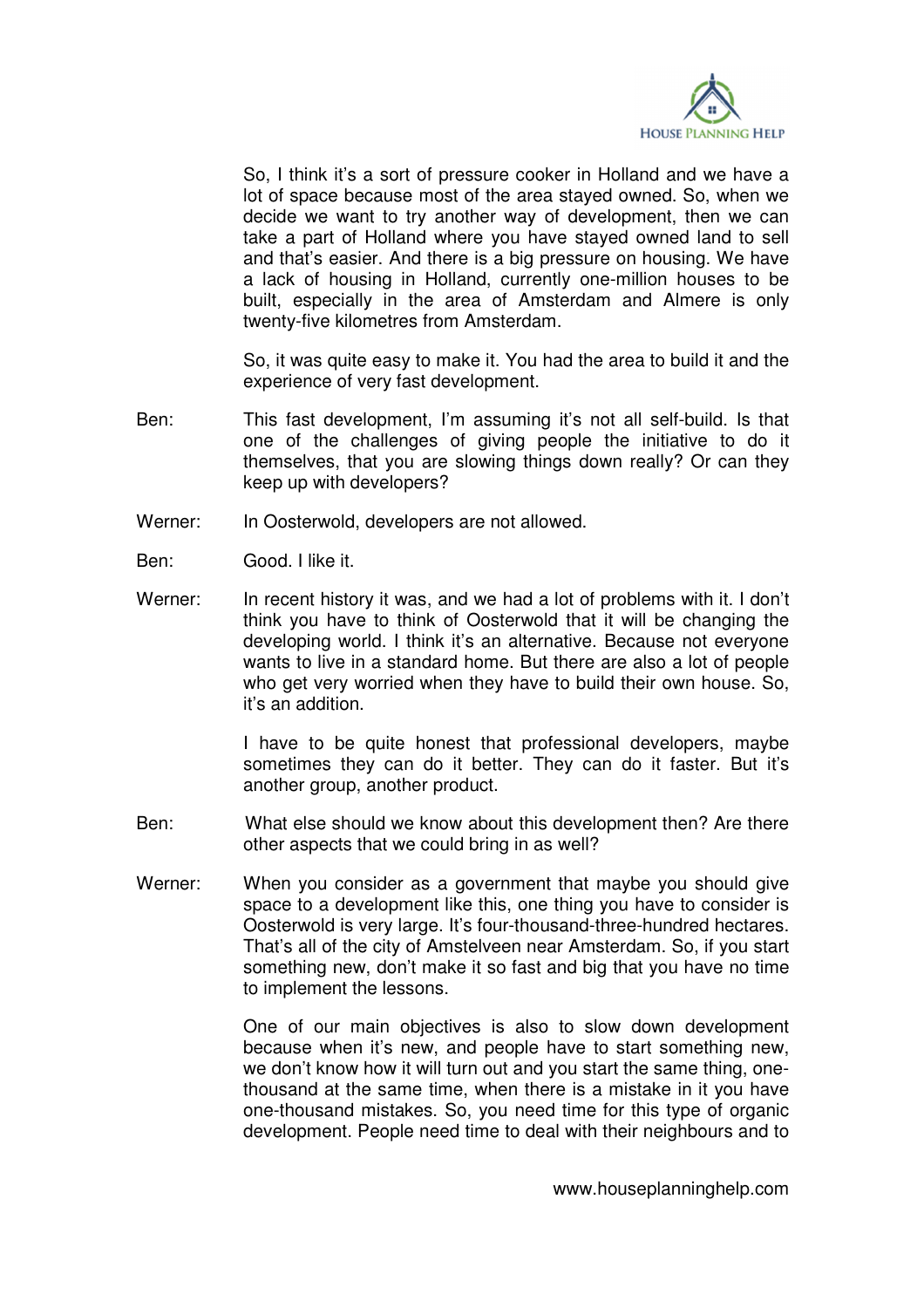

decide together how the roads will be constructed. They need time and they cannot do it all the time.

 You can have a meeting with ten people but not with one-thousand people. Or you can have a meeting, but it will not give any results.

- Ben: That's a very good point. You've always got to go quite local with your community. Do you think there are any common traits in the people that embark on this and want to be part of that community?
- Werner: We did an investigation. In the beginning, the expectations were that people who wanted to go to Oosterwold were very idealistic, a special type of person. But it's not true.

 The one thing they share is the idea that they can make their own choices and there is not someone who will make the choices for you. So, that's what they share. But also, politically we have people from the far left-wing to the far right-wing. It's all types; liberal, everything together and mixed, but they share the wish for freedom.

- Ben: It's interesting. Has there been much interest in the community from people outside in that they're intrigued about what's going on? Maybe that's how you end up getting your new neighbours?
- Werner: Well, a lot of people are intrigued. For example, you. You did call me.
- Ben: That's true.
- Werner: We have a lot of people also from abroad and governments from as far as China, Korea, America, articles in the National Geographic or the New York Times.

 I think also we have a lot of attention in the media. They read about it, they've never heard of it, they go and watch and then are intrigued.

 But it's very funny. When you drive through Oosterwold there are a lot of people working, for example, in their agricultural part, or building their homes themselves, and everyone wants to tell you about his dreams and ideas. So, they are ambassadors for their own area.

Ben: It sounds like there's a lot of respect for you can have your own castle, but yet at the same time, you have got to somehow link in with your neighbours. How does that work? Where is that line?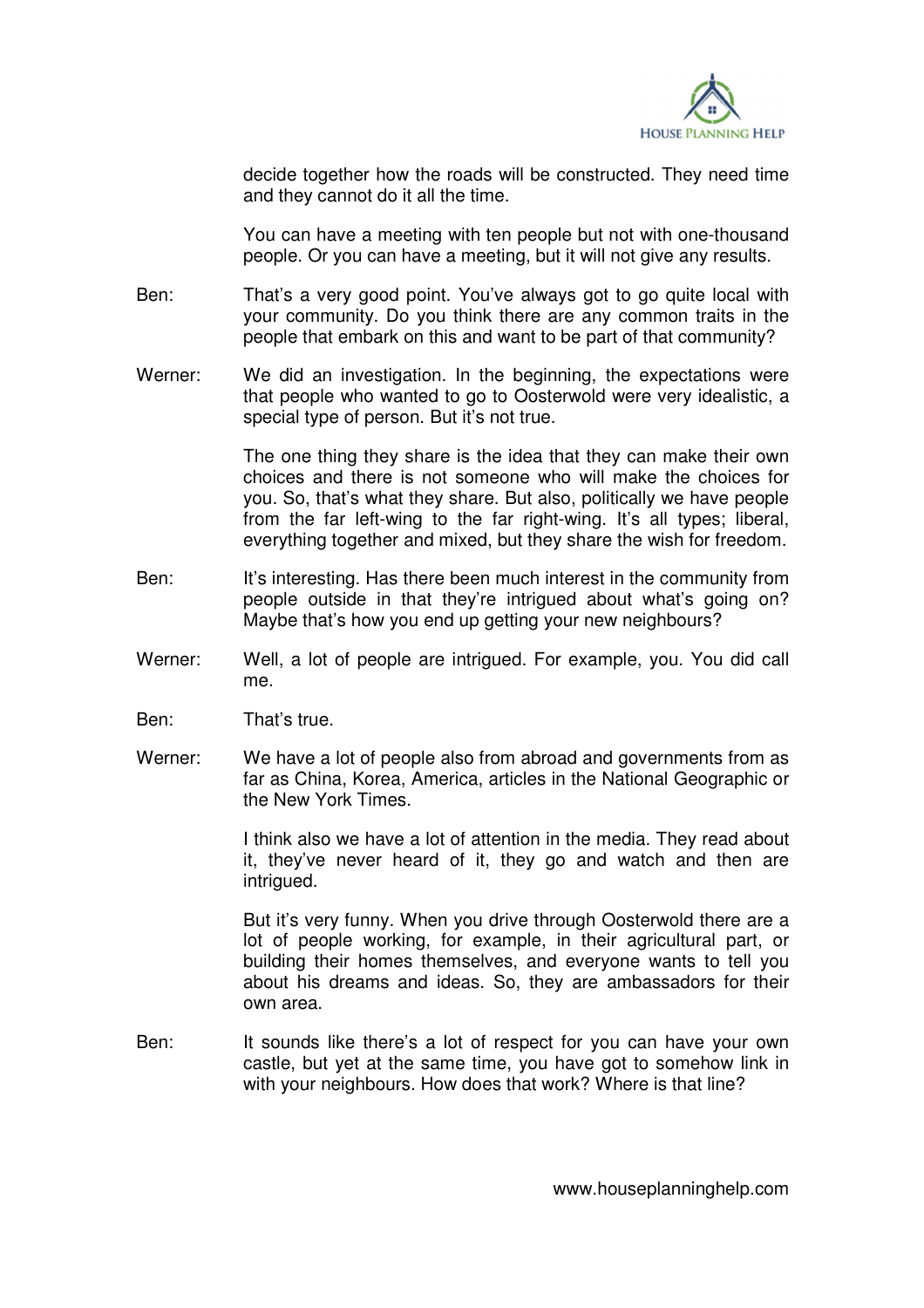

Werner: Well, it's the main part because you can only start building when you have a road. And for this road, you are dependent on your neighbours. So, you have to come to a compromise or make a decision together. That creates a bond, but sometimes it creates fights.

> And the drawing is one thing, but then there's the financial part. When you have a big parcel then a bigger part of the road will be in your garden, or it feels like that. But you have bought the land. And then you have to divide what the cost of the road will be and how it will be shared. Is it a percentage based on the number of houses, or is it on income, or is it on how many cars you have? It's all possible.

- Ben: So, the infrastructure of the road, does it change a lot as it goes around the community in terms of what it's made of? Presumably, you get main roads and then minor roads as you get deeper into the community.
- Werner: Yes. We have some regulations about the width of the road because of, for example, fire engines, police cars, or ambulances. You have some regulations not about the way you construct it but the dimensions of the road. So, it doesn't change much.

 In the beginning they don't want to build a road because it's expensive but in the end, when the houses are finished – well, we have all types: tarmac, bricks, concrete…

- Ben: So, it's like the rest of the development. It changes a little bit.
- Werner: Yes.
- Ben: What does it mean for you then? What will you be doing today? What's on your agenda?
- Werner: I have a meeting about a different sewerage system. I told you that we have some problems with the very small ones. Then maybe we have parts where we will try to build one bigger wastewater treatment. So, that's a meeting.

 I have to decide on a legal procedure about people who are fighting about a road.

- Ben: It's all about the road at the moment.
- Werner: It's all about the road and infrastructure. I think that will be the main issues for today.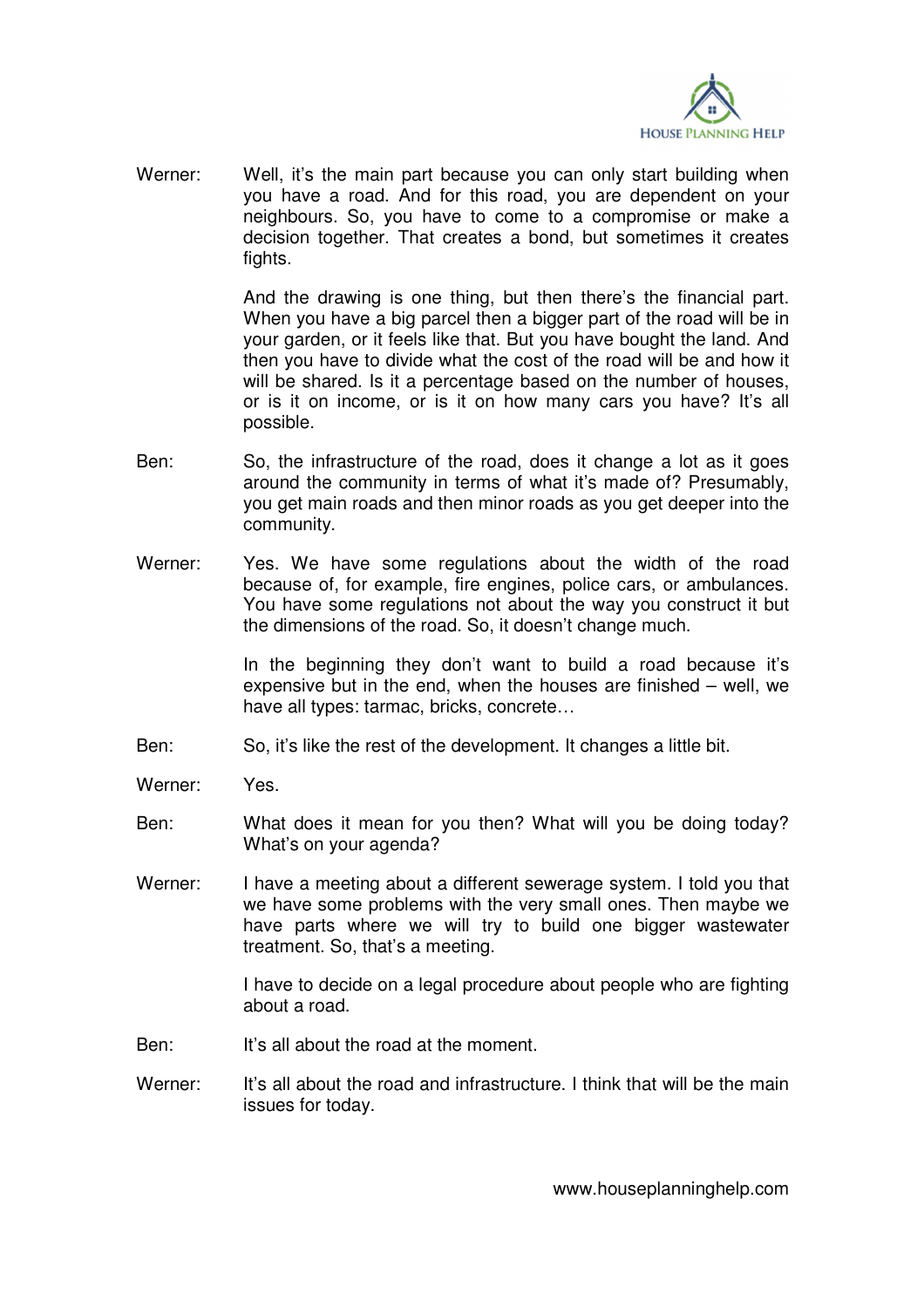

Ben: That's quite enough; and getting interviewed all about it as well.

 You've mentioned some of the key parts that a government would look after normally: so roads. Are there any other big things that we haven't talked about that you're now giving responsibility over to the community?

Werner: Yes. Normally a large area not only consists of houses and companies but also, for example, of schools, shops and restaurants. When there are commercial things, they will come in the end. When there are enough houses, there is also a supermarket. But for example, schools, who will build the school? Because people are responsible themselves.

> In Holland when people want to build a school, the government has to pay for it, but they also have to start their own initiative. That is also for childcare or playgrounds. Who will buy the lot for a playground?

> So, there you have to be very careful and decide in what way you think it will be constructed. Does the government have to take the initiative? But then it will be an initiative like all the other ones. It is not that they come from the drawing board and just decide in the beginning, 'we'll make a school over here'. No, when it's their turn, they also have to go in the same thing and they also have to be part of building their own road and making agriculture. They are all equal.

> You have to decide upfront and not at the end because if you wait until the end, all logical parts will already be taken, and the school attracts traffic when people bring their children.

> Also, for public transport, who will take care of it? In fact, in Oosterwold, the individual initiative is a micro-developer. They have to do everything themselves. And for everything he would normally ask the government, 'how did you do that?' he will get the answer back, 'no, it's not a question of how I would do it. You wanted to do it yourself'.

- Ben: It's tricky isn't it with things like that, because this comes back to time. Do you find some people are leading it more than others?
- Werner: Yes. In the community as a whole, at the beginning everyone was very busy with their house and their road, but when they've finished it you have a lot of commitment to Oosterwold because people are aware that they have to do it themselves. Some of them will pop up as a leader or with an initiative for one of these services. But it will take a little bit of time. The commitment is very big.